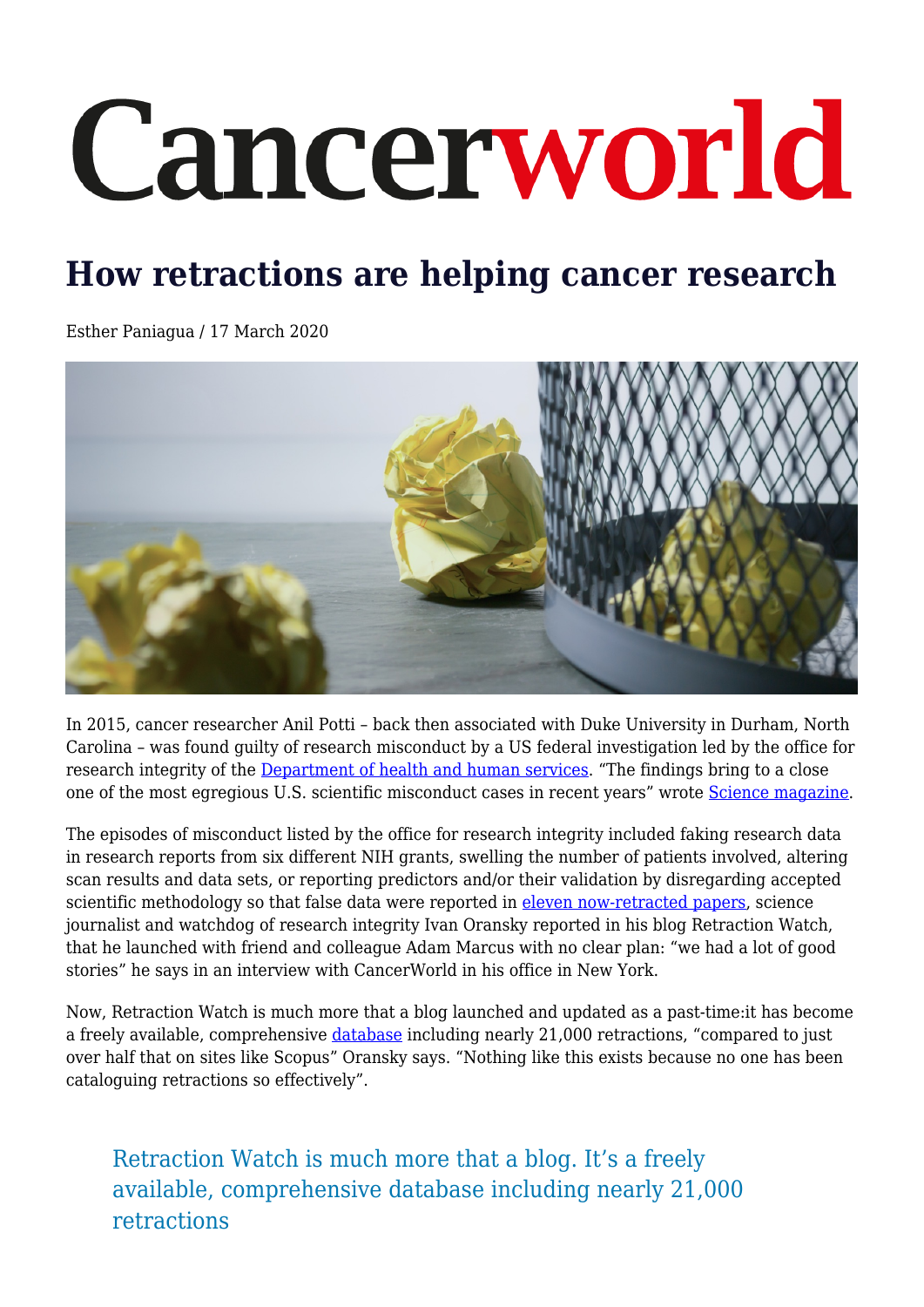#### **Not a death penalty, but…**

Retractions were called by Science magazine ["science publishing's death penalty"](https://www.sciencemag.org/news/2018/10/what-massive-database-retracted-papers-reveals-about-science-publishing-s-death-penalty): "Because a retraction is often considered an indication of wrongdoing, many researchers are understandably sensitive when one of their papers is questioned. That stigma, however, might be leading to practices that undermine efforts to protect the integrity of the scientific literature", the authors wrote. Stigma can be a problem for those who want to invite scientists to actively suggest a retraction when they realize that something went wrong with their works.

"Negative retraction stigmatization has mainly been borne by authors, whereas journals and publishers, except for headline-grabbing reports, have thus far largely avoided this stigma" writes Jaime Teixeira da Silva in a [paper published on Research Ethics](https://journals.sagepub.com/doi/full/10.1177/1747016118802970) on April 2019. "One of the efforts to destigmatize retractions, at least those for honest errors, has been to try to relabel or rebrand retractions. The terms 'self-retraction', 'amendment', 'publisher-caused error', and others have emerged, but such a diverse lexicon may complicate the publishing landscape more than it resolves the stigma" said the expert. "Seeking euphemistic terms to represent a truth within a toxic context of negative stigmatization only politicizes the issue, and does not resolve it. A change is needed in the culture within the biomedical community, to acceptance of critique, and that the culture of shaming needs to be halted in order to achieve this. Only then can academics assume greater responsibility, without the risk of being shamed, of retracting their faulty literature, 'honestly', when they feel that this is needed".

Oransky has now become an expert in this peculiar field of research, and was initially driven by curiosity: "There are a lot of hidden stories, just sitting out there, and not being paid attention". The other factor that attracted his interest is that the short texts accompanying retractions are "often very unclear or actually wrong". That's why at some point he decided to invite his students of science journalism at the Columbia University to collect as many details as possible on each cryptic retraction notice: "There was a transparency problem. No one likes to admit mistakes", he argues.

#### **Cancer kills, bad science does too**

Why should oncology researchers, cancer practitioners, and patients know more about retractions? "People have the right to know because it can affect not only science but also patient care. If researchers are committing misconduct or fraud, taxpayers and patients who are participating in related clinical trials have to be aware of that. Most papers that should be retracted are not. This is not merely an academic issue, it affects patients", Oransky explains.

Of course in an academic world dominated by the "publish or perish" mantra, in which every published paper might contribute to professional success such as a promotion or tenure, and can bring significant research funding, challenging a paper means for many researchers a threat for their career. "If you have to retract a paper, that will appear in your curriculum forever and it will be seen as something negative" Oransky explains.

In fact, retractions should be seen as a good thing, he says. "It's actually proven that you become more trustworthy if you do that. Contrary to what might be expected, "actually nothing bad is likely to happen when you retract a paper for a honest error and are clear about that", he assures.

## In an academic world dominated by the "publish or perish" mantra, challenging a paper means for many researchers a threat for their career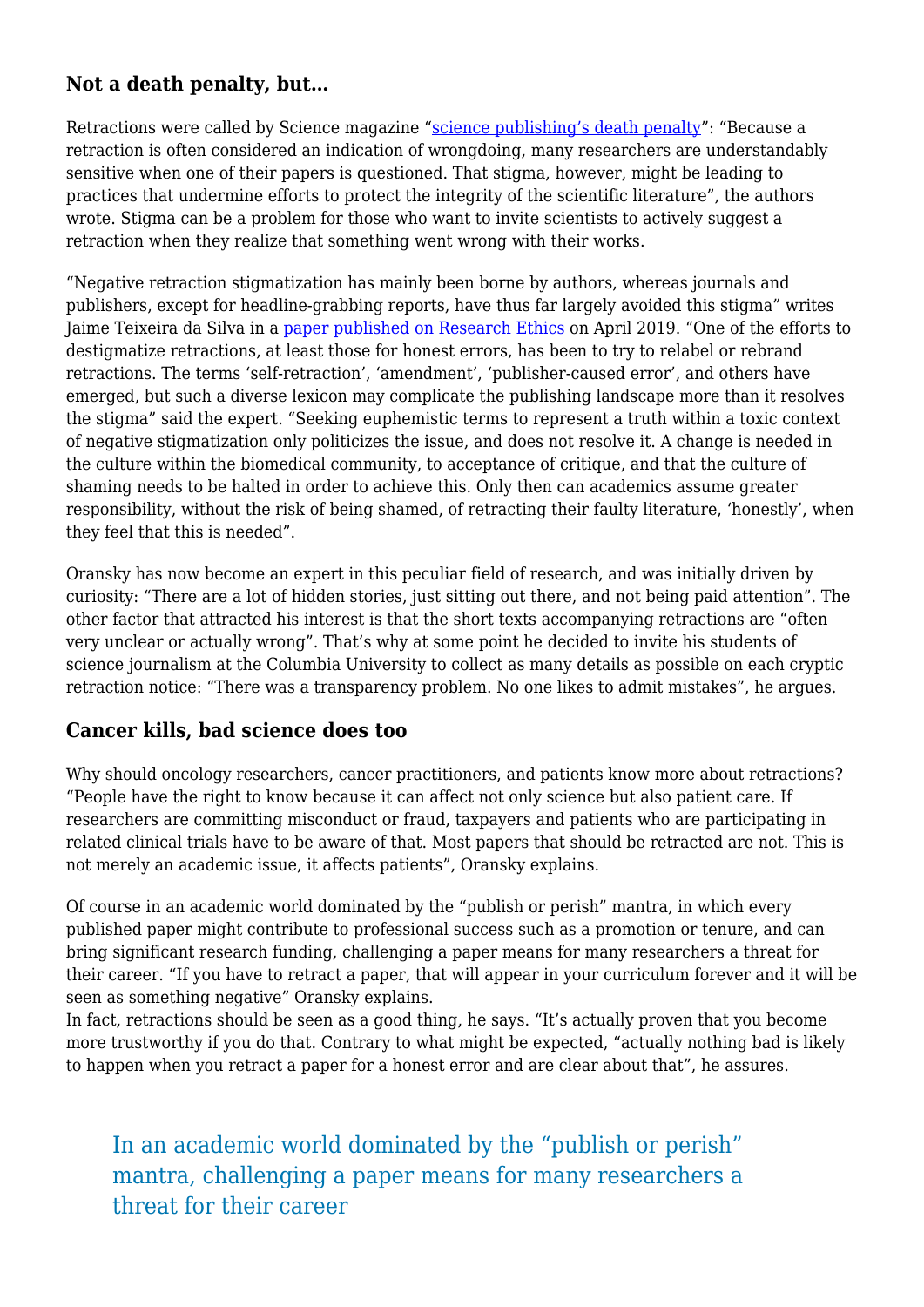#### **When the Nobel laureate said "Oops"**

After many years of denial, some researchers are now moving to this proactive approach: "For my first work-related tweet of 2020, I am totally bummed to announce that we have retracted last year's paper on enzymatic synthesis of beta-lactams. The work has not been reproducible" this candid confession was published on [Twitter on January 2, 2020, by Frances Arnold,](https://twitter.com/francesarnold/status/1212796190711959552) who was awarded the Nobel Prize in Chemistry in 2018.

For my first work-related tweet of 2020, I am totally bummed to announce that we have retracted last year's paper on enzymatic synthesis of beta-lactams. The work has not been reproducible. <https://t.co/Dk1TFw0FY9>

— Frances Arnold (@francesarnold) [January 2, 2020](https://twitter.com/francesarnold/status/1212796190711959552?ref_src=twsrc%5Etfw)

The reaction in the twittersphere was overwhelmingly positive: "You should not be bummed but just proud for taking action. Thank you for keeping the literature records accurate" summarised one of the comments. "Thank you for providing a role model for scientific integrity! It's so scary to be honest, seeing inspiring people lead the way in honesty helps me stay strong when I need to" added another scientist.

When it comes to cancer research, acting more or less promptly can have reflexes in treatments administered, like CAR-T, as it was the case with a [paper](https://www.nature.com/articles/s41586-018-0499-y.epdf?referrer_access_token=ignArSijqm6_8bzkSnXudtRgN0jAjWel9jnR3ZoTv0NNFp70JoBuFBSN2qRdMEBssy7pWqIoYu-nT7V8NDQrOCz_fNWTdHd1q46Whmstq0O9WKqMqw3laMxz42NzJHT3eGHvHfue71qWmx7Ihs_EDnBrDafm_R5C3l_7cN2FJ3BiAsy6qXF6INQt1K0T2jrk-qgLN-ZX_d-JDHZBFFMFYT5W2_JpVye7OK0DYoyu678%3D&tracking_referrer=www.medscape.com) that was [retracted from Nature](https://www.nature.com/articles/s41586-019-0967-z) in early 2019 after many clinicians had started to feel excited about it. It was a mouse study about a system targeting therapeutic T-cells to brain cancer, showing a new way to deliver (CAR) T across the blood-brain barrier to treat brain tumours.

#### **From Nature to the New England Journal of Medicine**

"A multi-institution international team led by researchers at Baylor College of Medicine has developed a new strategy to overcome one of the main obstacles in the treatment of brain cancer – access to the tumour", read the [press release](https://www.eurekalert.org/pub_releases/2018-09/bcom-as090418.php) that promoted the results in the popular media, published in September 2018. According to the retraction notice, the paper had issues with figure presentation and underlying data, and the authors couldn't confirm the results.

Cleaning the record on Nature magazine, in this case, was not enough, since the unreliable paper had been also included in a review that appeared in the [New England Journal of Medicine.](https://www.nejm.org/doi/full/10.1056/NEJMcibr1811991) Needless to say, [the review had to be retracted as well,](https://www.nejm.org/doi/full/10.1056/NEJMc1902526) not to contribute to further misinformation. Of course there is no way to know how many researchers and clinicians read about the study and then missed the news of the retraction.

Research on osteosarcoma, the most frequent primary bone tumour in children and adolescents, was also affected when a [paper](https://academic.oup.com/carcin/article/40/2/e1/4960114) published in Carcinogenesis in April 2018 was retracted in February 2019. The authors claimed that their research with a mouse xenograft tumour model confirmed the discovery of a new inhibitor of the proliferation, migration, and invasion of human osteosarcoma cells, called A005, which they claimed had stopped tumour growth and prevented osteosarcomaassociated osteolysis. "These findings indicated that A005 may be a promising candidate drug for